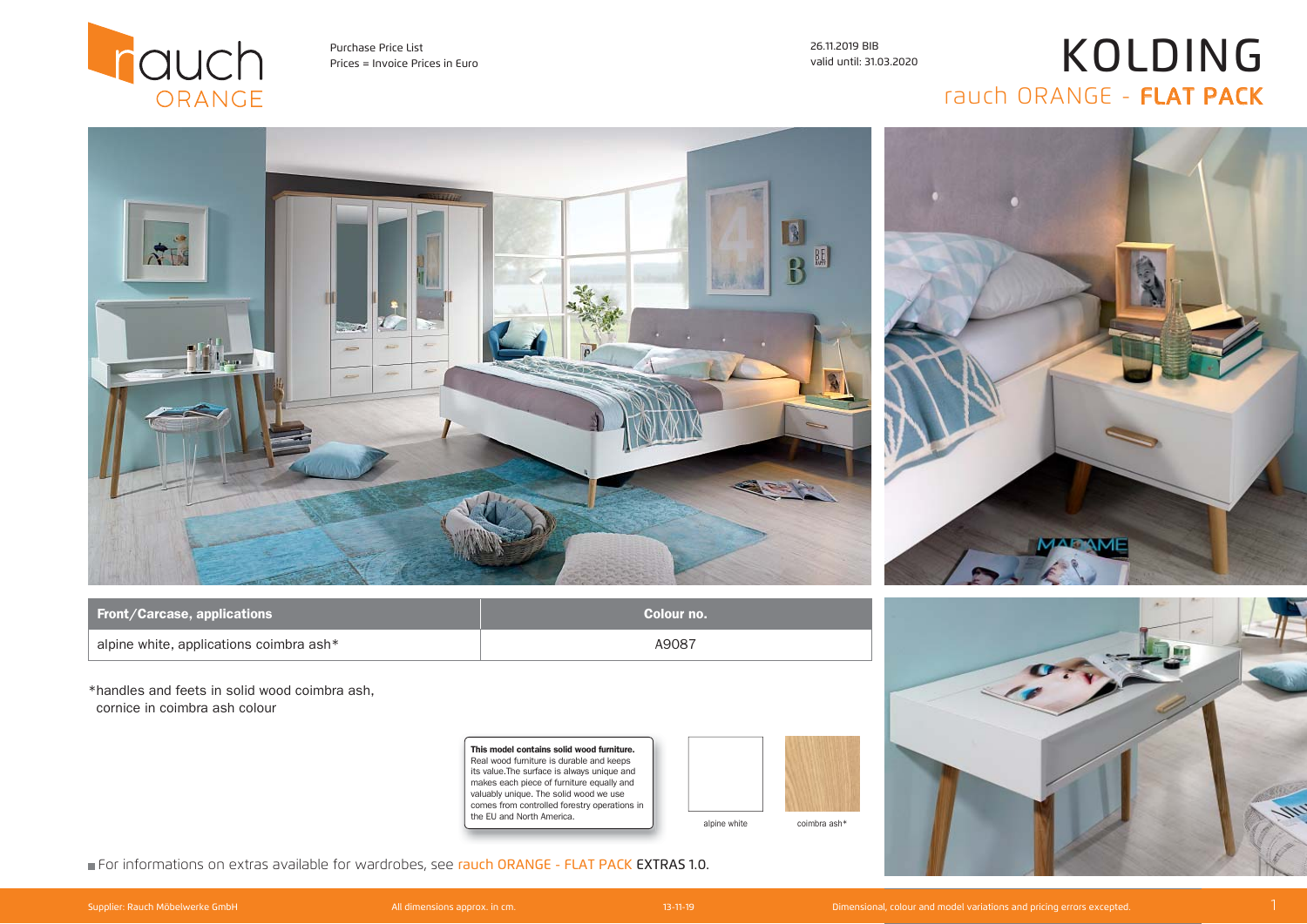## rauch ORANGE - FLAT PACK Quality features



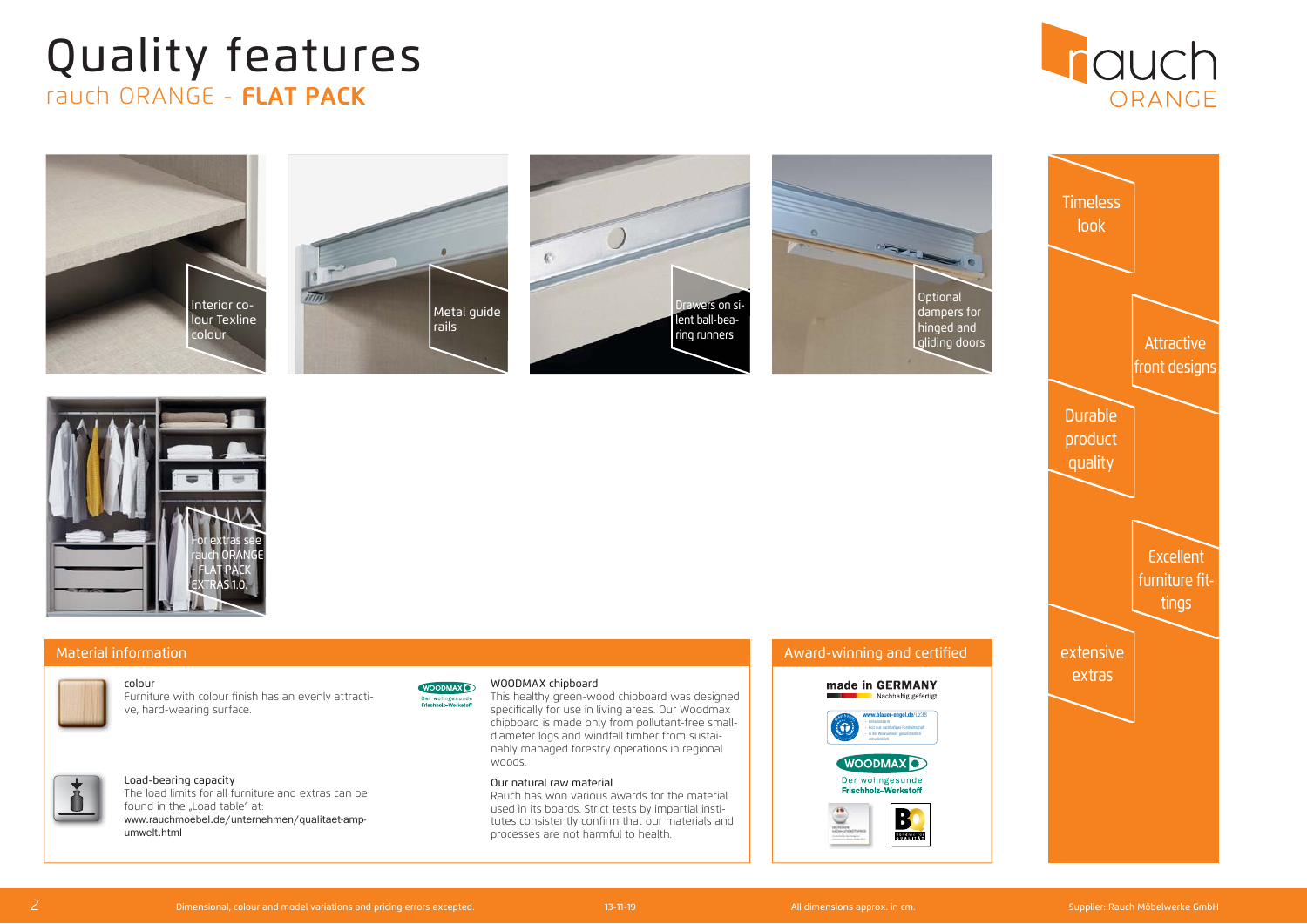

Prices = Invoice Prices in Euro valid until: 31.03.2020 Purchase Price List 26.11.2019 BIB

## KOLDING rauch ORANGE - FLAT PACK

|                         | Front/Carcase, applications (handles+feets)                                                                              | Colour no.                                                     |                                                              |
|-------------------------|--------------------------------------------------------------------------------------------------------------------------|----------------------------------------------------------------|--------------------------------------------------------------|
|                         | alpine white, applications solid wood coimbra ash                                                                        | A9087                                                          |                                                              |
| <b>BEDS</b>             | Padded headboard, covered with silver coloured fabric and white buttons.                                                 |                                                                |                                                              |
|                         | the contract of the contract of the contract of the contract of the contract of the contract of the contract of<br>41 cm | $\cdots$<br>$41 \text{ cm}$                                    |                                                              |
|                         | futonbed                                                                                                                 | futonbed                                                       | bed box on castors                                           |
|                         | Padded headboard silver coloured fabric, white buttons                                                                   | Padded headboard silver coloured fabric, white buttons         |                                                              |
|                         |                                                                                                                          | 160/200 ↔ 167 cm $\downarrow$ 102 cm $\swarrow$ 217 cm BG 60   |                                                              |
|                         | 140/200 ↔ 147 cm ↓ 102 cm / 217 cm BG 40                                                                                 | 180/200 ↔ 187 cm $\updownarrow$ 102 cm $\nearrow$ 217 cm BG 80 | $\leftrightarrow$ 59 cm $\downarrow$ 16 cm $\swarrow$ 108 cm |
| <b>Article</b><br>Price | 8078                                                                                                                     | 8065                                                           | 9901                                                         |

| <b>MATCHING PIECES</b> |       | Handles and feets solid wood coimbra ash.                   |  |                                                                                               |                                                             |  |   |                                                               |  |                                                      |                                                               |  |  |
|------------------------|-------|-------------------------------------------------------------|--|-----------------------------------------------------------------------------------------------|-------------------------------------------------------------|--|---|---------------------------------------------------------------|--|------------------------------------------------------|---------------------------------------------------------------|--|--|
|                        |       |                                                             |  | $\overline{\phantom{a}}$<br>$\qquad \qquad \blacksquare$<br>$\overline{\phantom{0}}$<br>$\pi$ |                                                             |  | - |                                                               |  | $\overline{\phantom{a}}$<br>$\overline{\phantom{0}}$ |                                                               |  |  |
|                        |       | pair of bedside tables                                      |  |                                                                                               | drawer chest                                                |  |   | drawer chest                                                  |  |                                                      | combi chest                                                   |  |  |
|                        |       | 1 drawer each                                               |  |                                                                                               | 1 dr. 2 DW                                                  |  |   | 2 dr, 4 DW                                                    |  |                                                      | $2+1$ DW                                                      |  |  |
|                        |       | $\leftrightarrow$ 47 cm $\downarrow$ 38 cm $\swarrow$ 42 cm |  |                                                                                               | $\leftrightarrow$ 47 cm $\downarrow$ 89 cm $\swarrow$ 42 cm |  |   | $\leftrightarrow$ 93 cm $\updownarrow$ 89 cm $\swarrow$ 42 cm |  |                                                      | $\leftrightarrow$ 47 cm $\updownarrow$ 89 cm $\swarrow$ 42 cm |  |  |
| <b>Article</b>         | Price | 6877                                                        |  |                                                                                               | 6821                                                        |  |   | 6857                                                          |  | $-- - - - - -$                                       | 6680                                                          |  |  |

| <b>MATCHING PIECES</b>  | Handles and feets solid wood coimbra ash. |                                                                                                                              |  |                |  |  |  |  |  |
|-------------------------|-------------------------------------------|------------------------------------------------------------------------------------------------------------------------------|--|----------------|--|--|--|--|--|
|                         | $\sim$                                    |                                                                                                                              |  |                |  |  |  |  |  |
|                         | combi chest                               |                                                                                                                              |  | dressing table |  |  |  |  |  |
|                         | $4+2$ DW                                  |                                                                                                                              |  | with mirror    |  |  |  |  |  |
|                         |                                           | $\leftrightarrow$ 100 cm $\downarrow$ 115 cm $\swarrow$ 53 cm<br>$\leftrightarrow$ 93 cm $\downarrow$ 89 cm $\swarrow$ 42 cm |  |                |  |  |  |  |  |
| <b>Article</b><br>Price | 6681                                      |                                                                                                                              |  | 7657           |  |  |  |  |  |